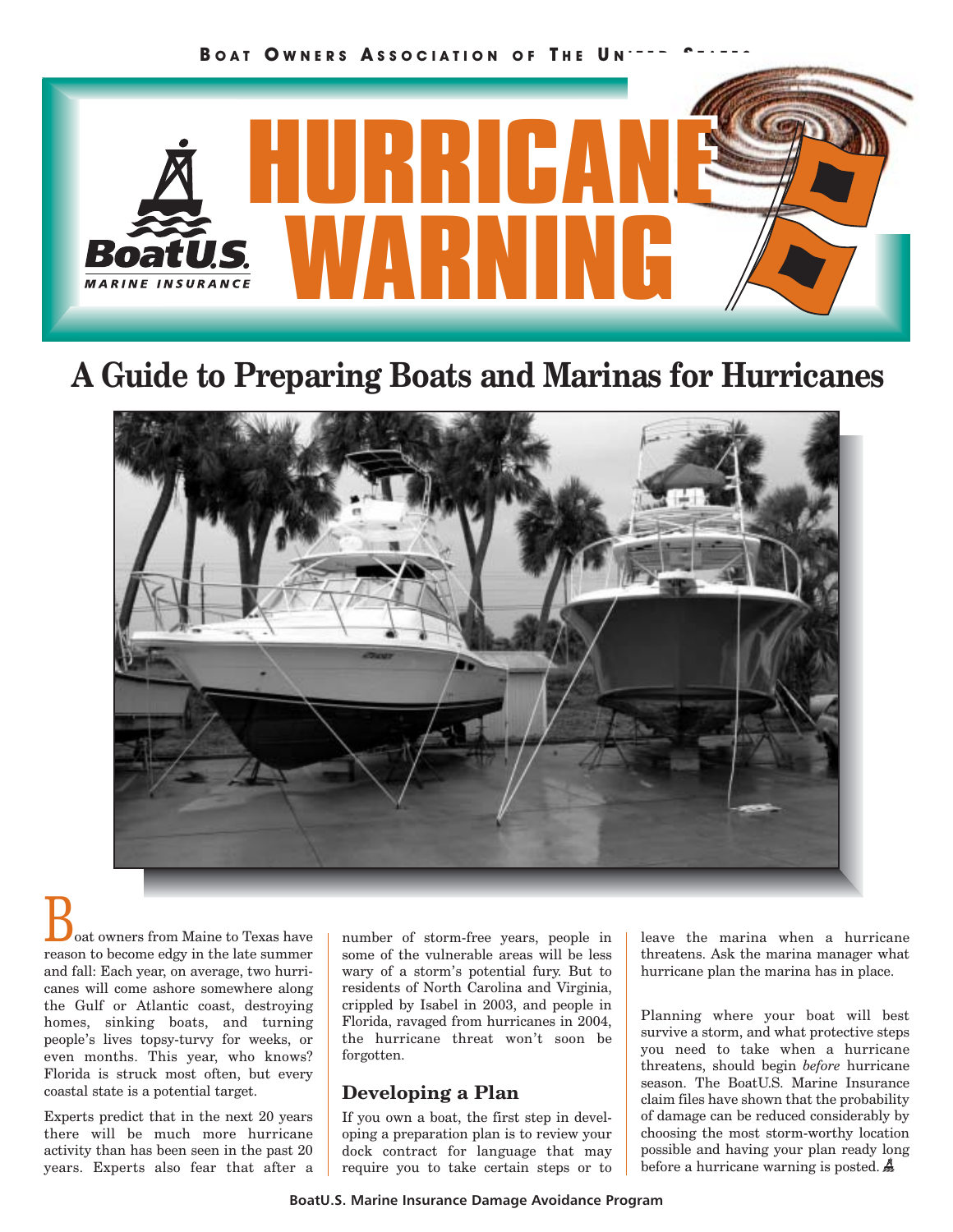# **Knowing What to Expect**

Preparing a Boat for a Hurricane Means Defending Against Wind, Rain, Waves, and High Water—All in Proportions Rarely Experienced by Boaters. Claim Files from Past Storms Show That Damage Is Usually Due to a Combination of These Factors.

### **Surge**

The damaging influence of high water, or storm surge, is often underestimated in preparing a boat for a storm. Storm surge raises the water level far above normal high tide, cutting off roads, forcing evacuation, and lifting boats above their docks and pilings. Surge accounts for major damage to boats because it puts docks and dockline arrangements underwater as the boat tries to float above.

Surge is the result of several factors. Due to low barometric pressure, the ocean surface is drawn upward forming a mound about one foot higher than the surrounding ocean. Large swells generated by the storm reach land first, while storm winds drive water toward the coast. As the storm makes landfall, water levels 10 to 20 feet above normal high tide are possible. Surge is responsible for extensive flooding and much of the loss of life that accompanies a hurricane. Dangerous high tides can reach outward 20 to 50 miles from the storm's center. Surge makes extra length and positioning of docklines critical.

### **Wind**

A hurricane, of course, brings high winds. Wind speeds of 70 to 130 mph are common, and winds over 200 mph have been recorded. What may be less understood is the force created by such winds. When wind speed doubles, the wind pressure quadruples. Other factors influence wind force. To put it in practical terms, when the wind speed increases, the damage it causes increases at a much greater rate. This illustrates the importance of reducing the boat's windage, which is the amount of area your boat presents to the wind, by removing as much rigging, canvas, and deck gear as possible, and facing the bow toward the greatest exposure.



A storm surge during Hurricane Isabel combined with normal high tides to overcome this low-lying breakwater. The protected harbor then became an open bay and many of the boats in the harbor either sank or were badly damaged.

#### **Waves**

Waves in the ocean have tremendous energy and can reach mountainous heights. But even in relatively small harbors, sounds, and lakes, waves can build to surprising heights. In a hurricane, it is not unusual for steep, breaking waves three to six feet high to pound normally peaceful harbors. Sea walls, barrier beaches, and other structures that normally protect docks and moorings are submerged by the storm surge. This has the effect of greatly extending the "fetch," or distance, over which the wind can generate waves.

### **Rainfall**

Rainfall of six to 12 inches within 24 hours is normal during a hurricane, with extremes of 24 inches having been recorded. A hurricane that struck Puerto Rico in 1928 is estimated to have dumped over two-and-a-half billion tons of water on the island. Boats that are spared the worst high water and wind still can be sunk by the torrential rain. Cockpit decks are seldom 100% watertight, and the ability of a bilge pump and battery to handle rain accumulation is greatly overestimated. Deck drains and pump discharges located near the waterline can backflow when waves and rain put drains underwater.

### **Tornadoes**

Tornadoes are sometimes spawned by hurricanes. Of the 46 people who died during Hurricane Carla in 1961, 11 were killed by tornadoes. Little can be done to protect a boat from a tornado. The possibility of a twister, however, is a strong reason for you, your family, and your boat, if it is trailerable, to be far from the coast when a hurricane makes landfall.

### **Recommended Reading:**

*Chapman: Piloting, Seamanship, & Small Boat Handling,* by Elbert Maloney. 632 pages. Hearst Marine Books.

*The Complete Book of Anchoring and Mooring,* Second Edition, by Earl Hinz. 331 pages. Cornell Maritime Press.

*Oceanography and Seamanship,* by William Van Dorn. 463 pages. Dodd, Mead & Co.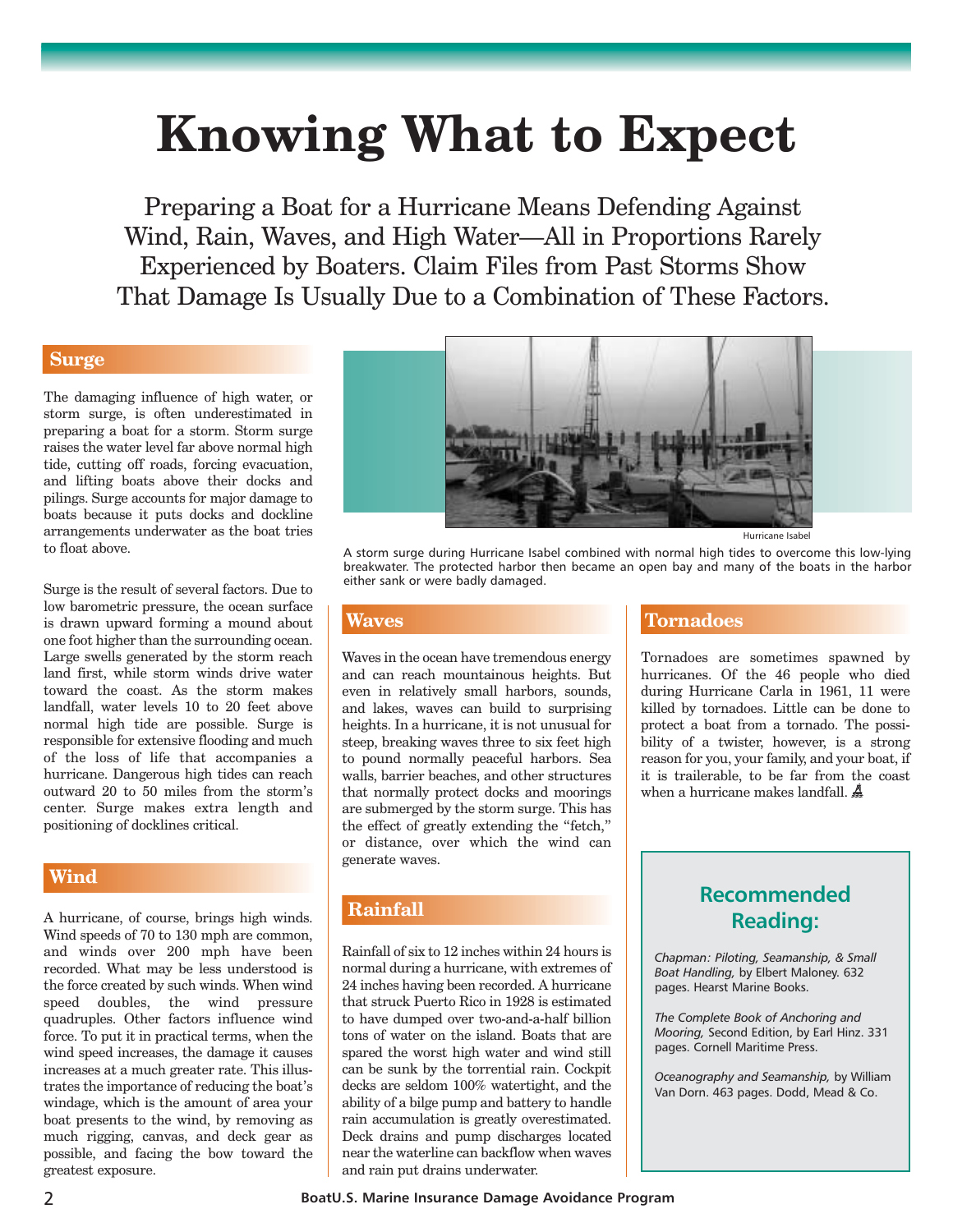# **Preparing a Boat for a Hurricane: A Success Story**

*by Jonathan E. Ross*

On Thursday afternoon, the path of Hurricane Hugo was still uncertain but I wasn't going to take any chances. I found our old issue of the BoatU.S. damage avoidance newsletter, *Seaworthy*, with the article on hurricane preparation, and headed for the boat.

The first thing we did was take off the sails, including the roller furling headsail. I lashed the boom to the stern cleats, tightened the vang down so that the boom wouldn't move, and tied off the halyards. I also took the dodger and its frame completely off the boat.

Down below, I packed up anything valuable that could be damaged or stolen later: the loran, GPS, clothing, charts, etc. I also took home my owner's manuals, radio license, log books, and registration papers.

The big issue was where to leave the boat. Although the pilings at our floating dock were about 12' above low water, we didn't feel that was enough to protect us from a storm tide and surge. We talked to a lot of other boat owners and learned where most were going to seek a protected mooring. It sounded good, but *Seaworthy* had pointed out that many boats are damaged by other boats that drag moorings or break free, so we went another direction to anchor away from the other boats.

The announcement that a hurricane was coming sent us scrambling around trying to get the needed gear. I wanted to use three anchors, but waited too long and had to use two; the plow anchor I wanted was unavailable. The CQR and Danforth each had over 100' of line and 10' of chain. I would have liked more, but chain was in short supply, and so were fittings. Marine stores were out of big anchors and low on shackles and swivels. I had to piece something together using oversized shackles in a row to give the line some twist.

For chafe protection, I had to buy a garden hose because the marine stores were out of the ready-made chafe protectors. I just cut up the hose and used two layers wrapped in duct tape to secure it to the line. This held, although I would have preferred to drill holes so it could be lashed to the line, but I didn't have time. Once the anchors were set, I closed all of the through-hulls.

The one thing I didn't do that *Seaworthy* suggested was plug the exhaust port to prevent water from getting up the pipe and maybe ruining the engine. In retrospect, I should have looked for some cork or Styrofoam.

**"I strongly recommend getting your plan ready and working out details well ahead of time."**

*After the Storm:* Of the boats that stayed back at the marina, some were high and dry on the docks or nearby street. Some were off in the marshes still tied to the floating dock. Some were sunk at the marina—what was left of it. Our boat survived with some scratches, a twisted bow pulpit, and some minor water damage below.

There are things I would have done differently if I had given myself enough time. First of all, anything that is not well above the cabin sole should be taken off the boat. Even though a lot of what I left on the boat wasn't valuable, it created a big mess. Papers and water created a mush that clogged the pumps.

I strongly recommend getting your plan ready and working out details well ahead of time. I waited and had to worry about where to leave the boat, how to get access by car, where to leave the dinghy, etc. Some people stayed on their boats because they didn't have a way to get to their houses that could have been a deadly mistake.

Waiting until a hurricane watch is posted to begin implementing your plan is another mistake. As soon as the weather forecaster says there is some probability of a hurricane, you should get started. Maybe it won't be a false alarm.

## **Axiom:** *Never Stay Aboard in a Hurricane!*

One of the most dangerous mistakes a skipper can make is to stay aboard his or her boat during a hurricane. Several accounts given in claim files indicate that there is little, if anything, a skipper can do to save a boat when winds are blowing 100 mph, tides are surging, and visibility is only a few feet.

What can happen? Consider the case of a 68-year-old skipper in Charleston, who together with his grown nephew, took their trawler up the Wando River to ride out Hurricane Hugo in what they thought would be a sheltered hurricane hole. He reported that the boat seemed to be doing fairly well initially, but later that night the wind picked up to over 100 mph and 15' seas sent the boat crashing completely over.

The two men were trapped briefly in a pocket of air underwater when another wave rolled the boat back upright. They then scrambled onto the deck and were eventually rescued, but not before almost drowning and being overcome by exposure.

Another skipper who stayed aboard his motorsailer at a marina during Gloria had to jump overboard and swim through breaking waves, drifting boats, and debris after another boat broke free and rammed its mast (the boat was on its beam ends) through his boat's pilothouse window. Again, he was lucky to reach shore alive. Two Miami men who stayed aboard a Sportfisherman (not insured by BoatU.S.) during Andrew were not so lucky. They both drowned while trying to escape their battered and sinking boat.

When a hurricane is approaching, you should certainly do everything you can to protect your boat: Secure extra lines, set out anchors, add chafe protection, strip the boat above and below decks, etc. Do whatever it takes, and then head inland. Your boat can be replaced; you can't.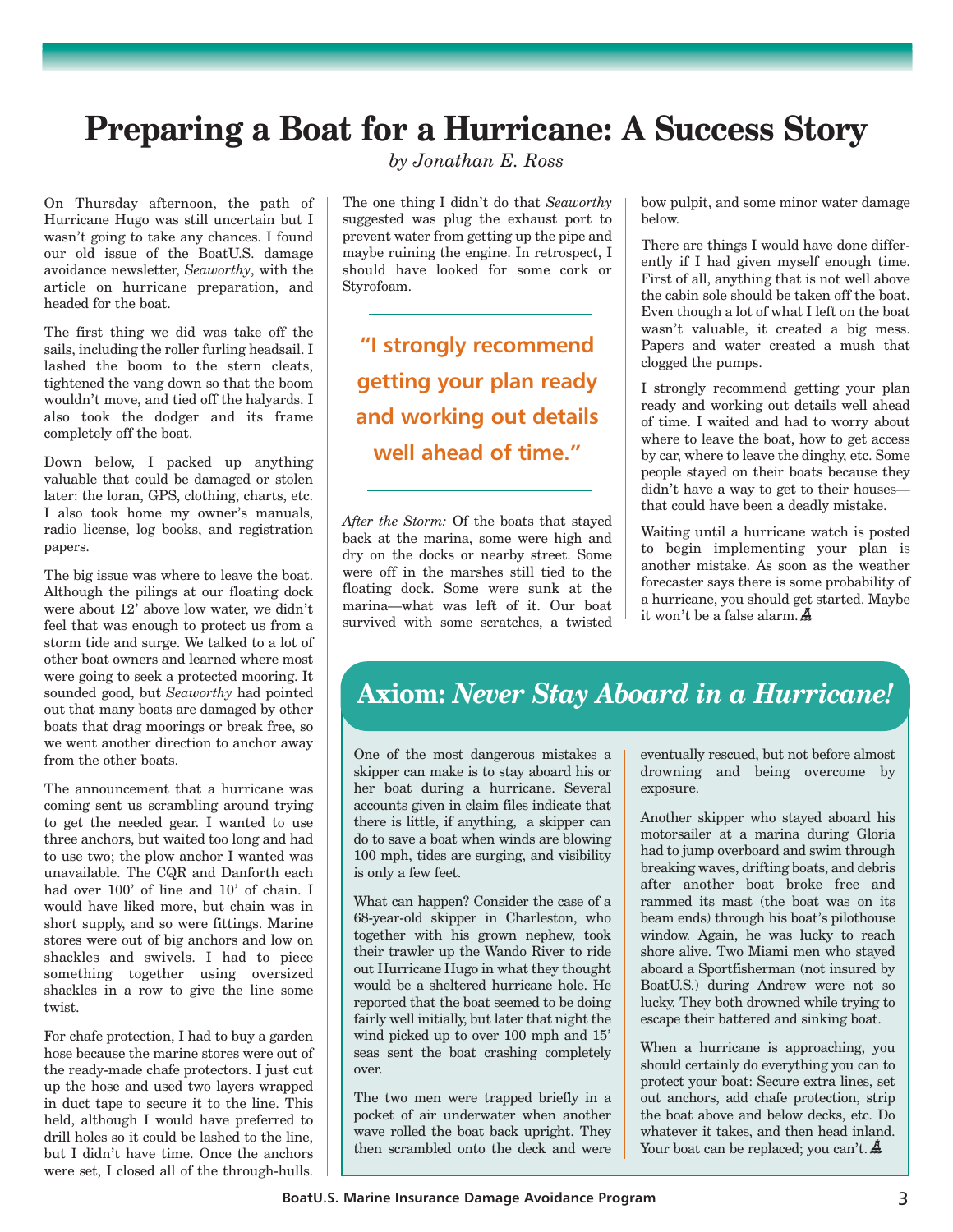

A sample storm arrangement: note the spring lines, which were the longest lines, are now the shortest. Stern lines are extended one or two slips away. Additional bow lines lead across to the next dock or to storm anchors placed out from the slip.

![](_page_3_Picture_2.jpeg)

On a face dock, position the boat farther (the farther, the better) than usual from the dock and add offshore lines to hold the boat away from the dock. Offshore lines can lead to distant pilings or trees, such as across a canal, or to anchors if the bottom provides adequate holding.

# **Where to Keep Your Boat in a Hurricane**

## *Securing a Boat Ashore*

A study by MIT after Hurricane Gloria found that boats stored ashore were far more likely to have been saved than boats stored in the water. For many boat owners and marinas, hauling boats is the foundation of their hurricane plan. Some farsighted marinas and yacht clubs have evacuation plans to pull as many boats out of the water as possible whenever a storm is approaching and secure the rest.

There are some types of boats that must be pulled if they are to have any chance of surviving. Smaller, open boats and high-performance powerboats with low freeboard, for example, will almost always be overcome by waves, spray, and rain. Fortunately, most of these boats can be placed on trailers and transported inland.

Boats ashore should be stored well above the anticipated storm surge, but even when boats are tipped off jackstands and cradles by rising water, the damage they sustain in a storm tends to be less severe than the damage to boats left in the water.

Windage is also a consideration. If nothing else, reduce windage as much as possible and make sure your boat has extra jackstands, at least three or four on each side for boats under 30' and five or six for larger boats. The jackstands must be supported by plywood and chained together. To reduce windage, some ambitious boat owners on the Gulf Coast dug holes for their sailboat keels so that they presented less windage. Smaller sailboats were laid on their sides.

Recent storms have proven that high-rise storage racks are vulnerable in a storm's high winds. Several have been completely destroyed in recent hurricanes. If possible, boats on storage racks should be placed on trailers and taken home.

## *Securing a Boat in the Water*

Any boat in the water should be secured in a snug harbor (don't even think about riding out the storm at sea unless you're the skipper of an aircraft carrier). The trick is deciding which harbors will still be snug and which will be vulnerable if a hurricane comes ashore. Storm surge—high water—is a major consideration. A storm surge of 10' or more is common in a hurricane, so a seawall or sandy spit that normally protects a harbor may not offer any protection in a hurricane.

Crowded, rock-strewn harbors are picturesque, but they may not be the best place to keep your boat in a storm. Rocks are hard on boats, should yours break loose, and when a harbor is crowded, the chance of another boat breaking loose and banging into your boat is that much greater.

Finally, what is the bottom of the harbor like? If you plan to anchor, check your charts to see how much water your boat will be anchored in. The best anchoring is usually in sand, followed by clay, hard mud, shells, broken shells, and soft mud. Also, water can sometimes

*"The time for taking all measures for a ship's safety is while still able to do so. Nothing is more dangerous than for a seaman to be grudging in taking precautions lest they turn out to have been unnecessary. Safety at sea for a thousand years has depended on exactly the opposite philosophy."*

#### *—Admiral Chester W. Nimitz*

A hurricane "warning" advisory is posted when sustained winds of 74 mph or higher are expected within 24 hours or less—too late, in most situations, to head for the

## **When to Take Action**

boat. Securing the house, gathering emergency provisions, and evacuating the family will need attention at this point.

A hurricane "watch" is posted when hurricane conditions pose a threat to a specified coastal area, usually within 36 hours. Some hurricane observers believe waiting for a watch to be posted also may be too late to head for the marina or to move the boat to a safer location.

Even watching the barometer, which is helpful for some weather patterns, can't tell you when to prepare for a hurricane. The extreme low pressure associated with a hurricane occurs close to the eye of the storm—too late to predict landfall.

The best advice is to prepare or move your boat when a hurricane is a substantial possibility, even before a watch is issued. If you wait longer, and your plan includes relocating the boat, bridges may be locked down and the hurricane hole you choose may be inaccessible. Or, if you plan to have your boat weather the storm ashore, you may find the marina is too busy to haul your boat.  $\mathbf{\mathbb{A}}$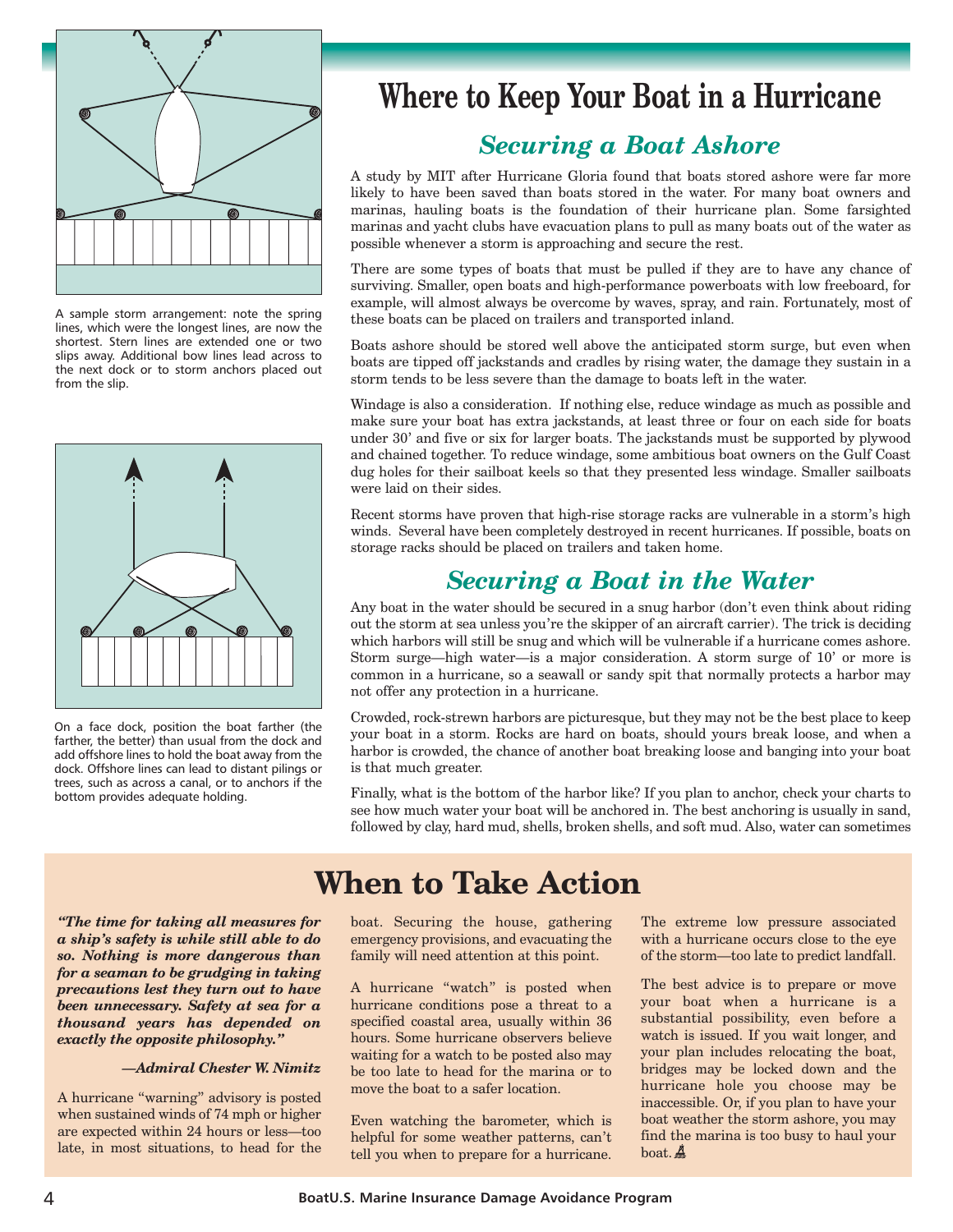![](_page_4_Figure_0.jpeg)

Using three anchors set 120° apart allows the boat to swing and face the wind. This is an especially good technique if the boat must be moored in a crowded harbor because the boat will not swing in as wide an arc as a boat that is riding on only two anchors.

![](_page_4_Figure_2.jpeg)

One boat that survived Hurricane Andrew was secured in a mangrove channel with eight 5/8" lines to shore and three large anchors: a 60-lb. Danforth; a 37-lb. Fortress; and a 45-lb. Bruce. Each of the lines had 10' of slack to allow for the tidal surge.

![](_page_4_Figure_4.jpeg)

Using a weight (sentinel) on the rode can lower the angle of pull and help reduce the jerking motion.

be blown out of the harbor, leaving boats stranded briefly. If this happens, your boat would be better off settling onto anything but rocks.

### **At a Dock**

Members of the BoatU.S. Catastrophe Team estimated that as many as 50% of the boats damaged during Hurricane Fran could have been saved by using better docklines: lines that were longer, larger, arranged better, and/or protected against chafing. If you decide to leave your boat at a dock, you'll need to devise a docking plan that is liable to be far different than your normal docking arrangement. By the time preparations are completed, your boat should resemble a spider suspended in the center of a large web. This web will allow the boat to rise on the surge, be bounced around by the storm, and still remain in position.

Take a look at your boat slip and its relation to the rest of the harbor. For most boats, you'll want to arrange the bow toward open water or, lacking that, toward the *least* protected direction. This reduces windage. Next, look for trees, pilings, and dock cleats anything sturdy—that could be used for securing docklines. With most docking arrangements, lines will have to be fairly taut if the boat is going to be kept away from pilings. The key to your docking arrangement is to use long lines, *the longer the better*, to accommodate the surge. (A good rule of thumb: Storm docklines should be *at least* as long as the boat itself.) You will probably want to use other boat owners' pilings (and vice versa), which calls for a great deal of planning and cooperation with slip neighbors and marina management.

Lines should also be a larger diameter to resist chafe and excessive stretching. On most boats, you should use 1/2" line for boats up to 25', 5/8" line for boats 25' to 34', and 3/4" to 1" lines for larger boats. Chafe protectors (see "Critical Points," on page 7) *must* be on any portion of the line that could be chafed by chocks, pulpits, pilings, etc.

Floating docks allow boats to rise with the surge if pilings are sufficiently tall—at least 18' above mean high water. With shorter pilings (and most floating docks have pilings that are too short), docks and boats will be lifted by the surge and carried away.

### **Hurricane Holes: Canals, Rivers, and Waterways**

Whenever canals, rivers, or waterways are available, they serve as shelters—hurricane holes—and offer an attractive alternative to crowded harbors and marinas. Your mooring arrangement will depend on the nature of the hurricane hole.

In a narrow residential canal, a boat should be secured in the center with several sturdy lines ashore (the "spider web") to both sides of the canal. This technique was common to most of the boats in canals that survived Hurricane Andrew. Conversely, boats that were left at docks without the benefit of lines to both sides of the canal didn't fare any better during Andrew than boats at marina docks. The boat should be facing the canal's entrance and be as far back from open water as possible. Besides sheltering the boat, being away from the entrance will help to maintain a navigable waterway.

Securing boats in canals near private homes is possible only if you make arrangements with the home owners whose trees and pilings you will be using to secure your boat. This can be difficult if your boat isn't normally moored in the canal. If your boat is already in the canal, getting other homeowners involved in planning for a hurricane increases the chances that your boat (and theirs) will survive. This is important. All it takes to wreak havoc in a narrow canal is one or two neglected boats coming loose.

In wider canals and waterways, boats should be secured using a combination of anchors and lines tied to trees ashore. The more lines and anchors, the better. Try to find a spot that is well away from open water and that has tall banks, sturdy trees, and few homes. Moor your boat away from the main channel. Other considerations: A hurricane hole that ordinarily takes an hour to reach may take two hours to reach when winds and seas are building; bridges may not open as frequently once a hurricane warning has been posted; or the bridges may be locked down to evacuate cars. (This was the case on the Miami River before Hurricane Andrew.) *Plan on moving your boat early*.

### **At a Mooring, at Anchor, or Both**

Mooring in a sheltered location can also be a good alternative to exposed harbors and crowded marinas. A boat on a mooring can swing to face the wind, which reduces windage, and it can't be slammed into a dock unless the anchor or mooring drags.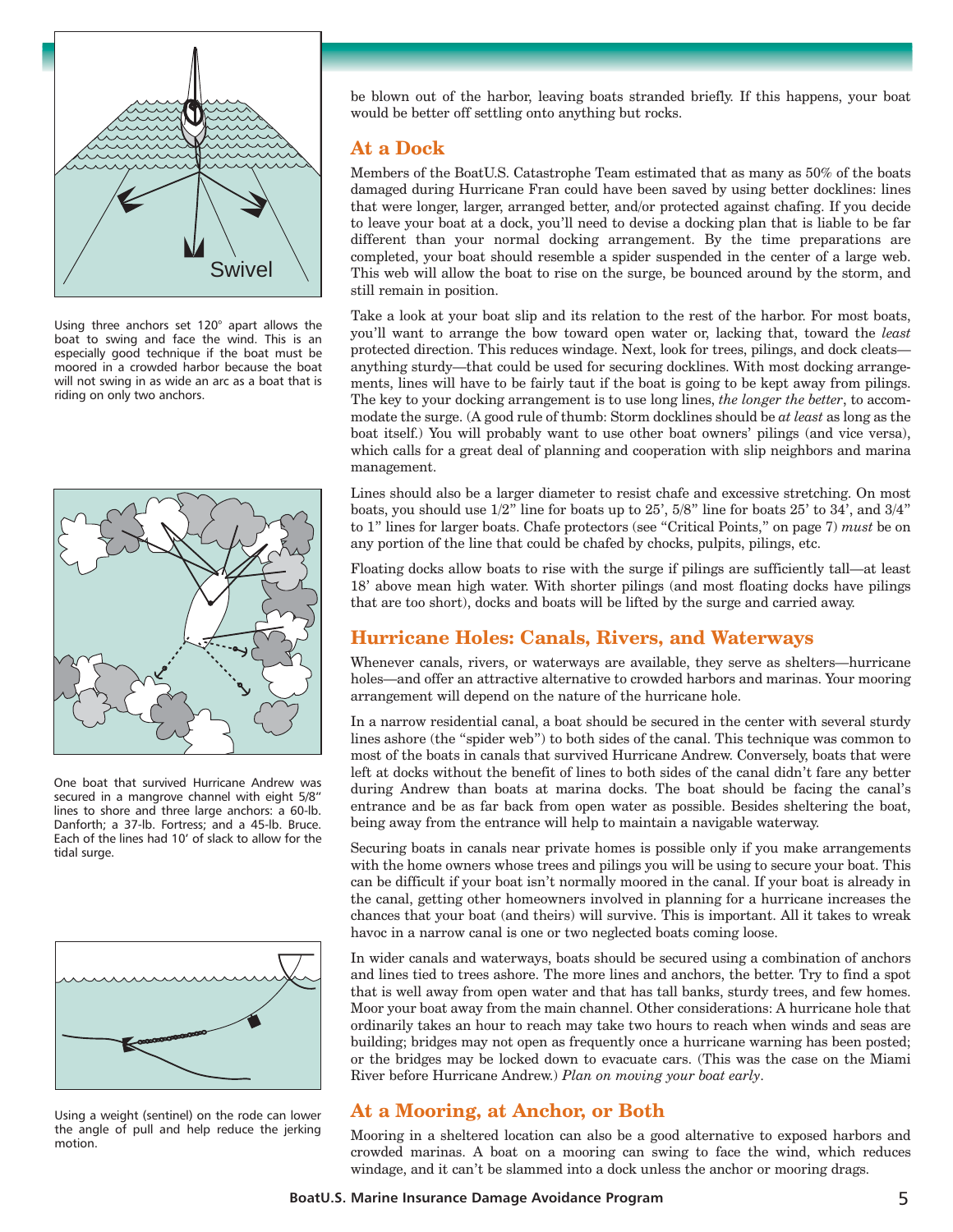![](_page_5_Picture_0.jpeg)

Mooring tests have shown the helix anchor has tremendous holding power compared to traditional mushroom and deadweight anchors.

![](_page_5_Picture_2.jpeg)

High-rise storage racks can be toppled by a storm's high winds. If possible, put your boat on a trailer and take it further inland.

![](_page_5_Picture_4.jpeg)

A boat on davits is extremely vulnerable to storm surge. If possible, store the boat ashore.

The first question, then, is: Will your mooring hold? As a result of numerous moorings being dragged during recent hurricanes and northeasters, a search has been under way for a more secure mooring anchor. A BoatU.S. test using a large tug and several types of moorings found moorings that are the least likely to be dragged are the "embedment" type anchors—a helical and an expanding fluke anchor—which are deliberately screwed or driven into the harbor bottom. Traditional moorings—mushroom anchor and deadweight blocks—were far more likely to be dragged with relatively little effort. A mushroom anchor that isn't sufficiently buried has very little holding power. And while the holding power of a mushroom or deadweight anchor can be increased by extending the pennant's scope, you also have to consider the proximity of other boats. Embedment anchors do not rely on scope to increase holding power, but scope must be sufficient to allow for tidal surge.

If you have doubts about your mooring, the chances of it dragging can be reduced significantly by using one or two additional storm anchors to enhance its holding power and to decrease the room your boat will need to swing.

An arrangement that uses two anchors (or a mooring and an anchor) set 45˚ apart has been used successfully to moor boats in storms. Three anchors, if they are set correctly, are even better. Three anchors should be set 120˚ apart (see diagram, page 5) and joined at a swivel.

Whatever arrangement you decide on, it is important to have plenty of scope—at least 10:1 if possible—and a lot of heavy oversized chain. Probably 50/50 is the optimum chainto-line ratio. A riding weight, or sentinel, placed at the chain/line juncture will lower the angle of pull on the anchor and reduce jerking and strain on the boat. To absorb shock, an all-chain rode must have a snubber (usually nylon line) that is about 10% of the rode's length.

Chafe gear is essential on any line, but it is especially important on a mooring line. Recent storms have given dramatic evidence that a boat on a mooring is especially vulnerable to chafing through its pennants (see "Critical Points," on page 7). Unlike a boat at a dock, which is usually sheltered and is secured with multiple lines, a boat on a mooring is more exposed and secured with only two pennants, which are under enormous loads and will chafe through quickly if they aren't protected.

### **Trailer Boats**

A trailer is, or should be, a ticket to take your boat inland to a more sheltered location away from the tidal surge. But your boat won't get far on a neglected trailer that has two flat tires and rusted wheel bearings. Inspect your trailer regularly to make sure it will be operable when it's needed.

If you take your boat home, you may want to leave it, and not your car, in the garage. A boat is lighter and more vulnerable to high winds than a car. If this isn't practical, put the boat and trailer where they will get the best protection from wind, falling branches, etc.

Let some air out of the trailer tires and block the wheels. You can increase the weight of lighter outboard boats by leaving the drain plug in and using a garden hose to add water. (Rain will add a lot more water later.) This has the added advantage of giving you emergency water (non-drinking) if the main water supply gets knocked out by the hurricane. Place wood blocks between the trailer's frame and springs to support the added weight. On a boat with a stern drive, remove the drain plug so that the engine won't be damaged by flooding.

Secure the trailer to trees or with anchors or augers. Strip all loose gear, bimini tops, canvas covers, electronics, etc., and then lash the boat to the trailer.

### **Boats on Davits and Lifts**

Boats on backyard davits or lifts are vulnerable to storm surge, which will probably reach higher than the boat can be raised. If possible, boats on lifts or davits should be stored ashore.

If the boat must be left on its lift, remove the drain plug so the weight of accumulated rainwater will not collapse the lift. (If the tidal surge reaches the boat, it will be flooded, but to leave the plug in place is likely to result in more serious structural damage.) Tie the boat securely to its lifting machinery to prevent the boat from swinging or drifting away. Plug the engine's exhaust outlet and strip the boat.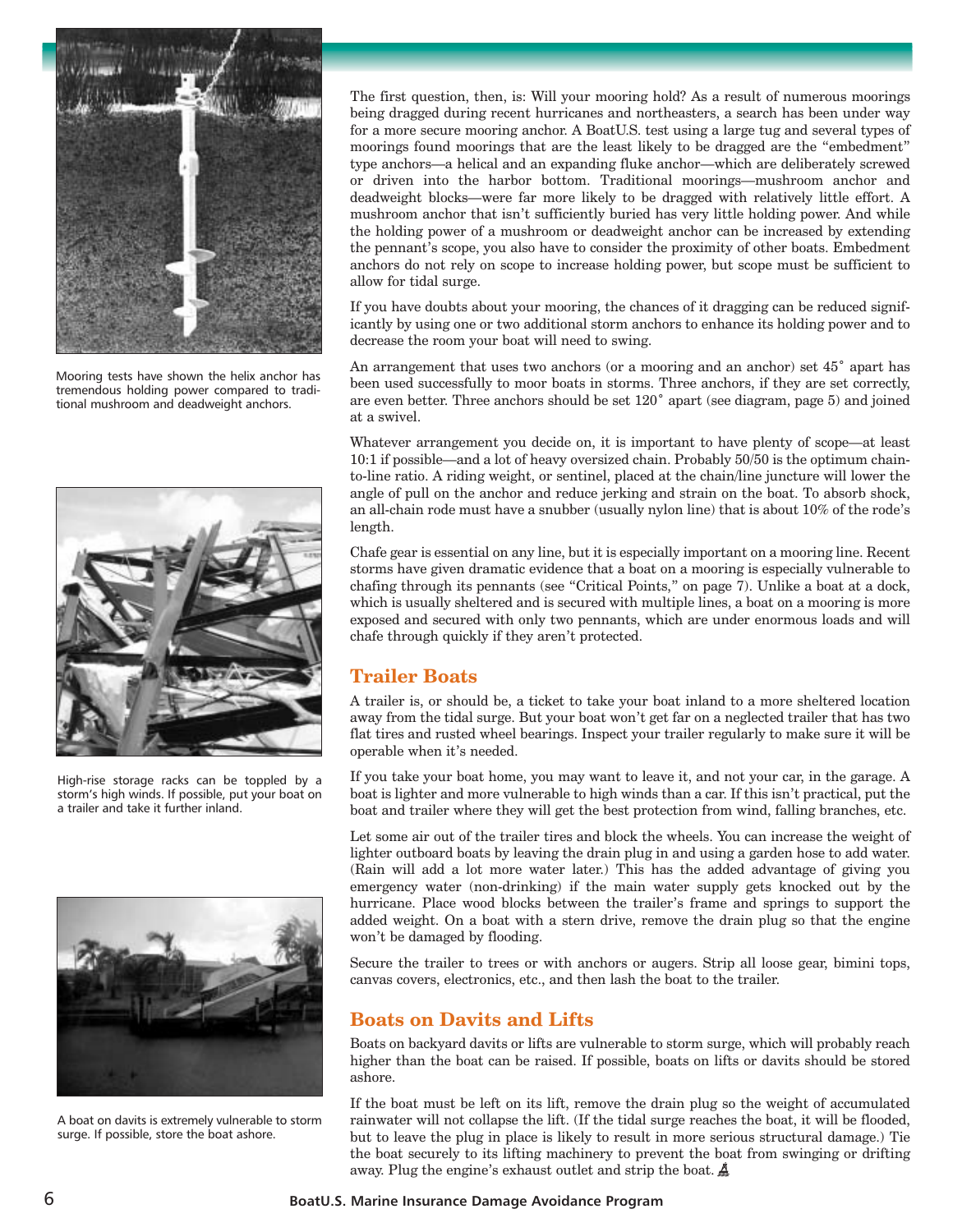# *Critical Points*

![](_page_6_Figure_1.jpeg)

**Super system for chafe: use neoprene garden hose at all potential cahfe points. Drill holes and use cord to secure it to the line.**

## *Chafe Gear!*

As a practical matter, chafe prevention at a dock and chafe prevention at an anchorage or mooring should be considered separately when preparing a boat for a storm. The same chafe protection that is used successfully at a dock likely won't be as affective on rope at a mooring. At a dock, rope is usually in a direct line between the boat and piling and chafe occurs wherever the rope could make contact with another piling, a dock or chock. The rope usually fails externally, starting from the outside and working in as it is abraided. If your chocks are large enough, fit a section of garden hose around the line. Drill holes and use cord to tie them securely to the line. There are also various varieties of readymade chafe protection at BoatU.S. or West Marine.

If you need chafe protection quickly, use duct tape (a lot) to secure several layers of heavy canvas or denim to the lines. This won't be as rugged as hose, but it is better than leaving a line unprotected.

When a boat is anchored, that same nylon rope will be constantly working back and forth over a chock at a steep angle down to the anchor. This working back and forth at an angle produces a tremendous amount of heat. At anchor or at a mooring, the rope typically fails internally. It melts. (The further the cleat is from the chock, the more the line stretches and the more heat that will be generated; much less heat builds up when cleats are installed directly at a boat's rail.)

© 2000 Boat Owners Association of The United States, except graphic material from government publications in the public domain. Reproduction of this material is encouraged. Contact BoatU.S. Technical Services (703) 823-9550 for permission to reprint.

![](_page_6_Figure_8.jpeg)

**Using a polyester line from the cleat through the chock, secured to an existing nylon line to the piling or mooring, gives you better protection from chafe, while also absorbing shock. Make eye splices in both lines with at least five tucks.**

Tests at MIT in Massachusetts after Hurricane Bob showed that under heavy cycling loads, wet nylon yarn is more abrasion-resistant than dry nylon. (Under light cycling loads, the reverse is true-dry nylon yarn outlasts wet nylon.) Heat builds up because of friction between the fibers and also because of internal molecular friction. Wet nylon is more likely to hold up in a hurricane when the storm's heavy rains provide additional lubricity. Aside from using chafe protection that wicks water, a simple way to provide durability to an anchor line in a storm is to use polyester line from the cleat through the chock (see diagram). Polyester line stretches far less and is more abrasion-resistant than nylon line under heavy cycling loads. When the polyester and nylon lines are wet, the difference in abrasion resistance is even greater. Instead of joining the nylon and polyester lines with a knot, which creates a weak spot in the rode, the two should be joined using eye splices in the polyester and nylon lines (see diagram).

## *Cleats and Chocks*

Many boats have cleats and chocks that are woefully inadequate. This problem becomes critical when more and largerdiameter storm lines are used during a storm. If necessary, add more and larger cleats and chocks now; they'll make securing the boat easier all year.

Assess the ability of cleats to carry heavy loads. This means making sure all are backed properly with stainless steel or aluminum plates. Marine plywood is OK if it's healthy—free of rot and delamination. On sailboats, winches and even keelstepped masts can also be used to secure lines at a dock. (NOTE: anchor lines should NOT be secured to the mast, as it

![](_page_6_Figure_14.jpeg)

**Lines led perpendicular from a cleat can wrench the cleat out of the deck. Two-hole cleats are more vulnerable than four-hole cleats.**

creates that much more stretch on the line at the chock, which further increases the chances of chafe failure.)

Don't put too many eggs in one basket by leading numerous lines to a single cleat, even if it is backed properly. Two lines per cleat is probably the maximum. Also, a cleat is not reliable when lines are led perpendicular to the base and the cleat can be wrenched out by the tremendous loads (see diagram, top right).

## *Reduce Windage!*

Strip all loose gear that creates windage: canvas covers, bimini tops, outriggers, antennas, anchors, running rigging, booms, life rings, dinghies, portable davits, etc. Remove cowl ventilators and seal the openings. Anything on deck that can't be taken off should be lashed.

Unstepping masts on sailboats is strongly advised. If this is impractical, sails, particularly roller furling headsails, *must be removed*. Roller furling headsails create a lot of windage, especially when they come unfurled, which is almost guaranteed to happen no matter how carefully they're secured.

### *Preventing Water Damage*

Remove cowl ventilators and seal the openings. Use duct tape to secure covers over instrument gauges. Duct tape should also be used around hatches, ports, lockers, etc., to prevent water damage below. Close all but the cockpit drain seacocks and bang a plug into the engine's exhaust ports. If the boat does take on water, it will sit lower, and water could back up into the cylinders. (Remember to remove the plug before starting the engine when the storm has passed.)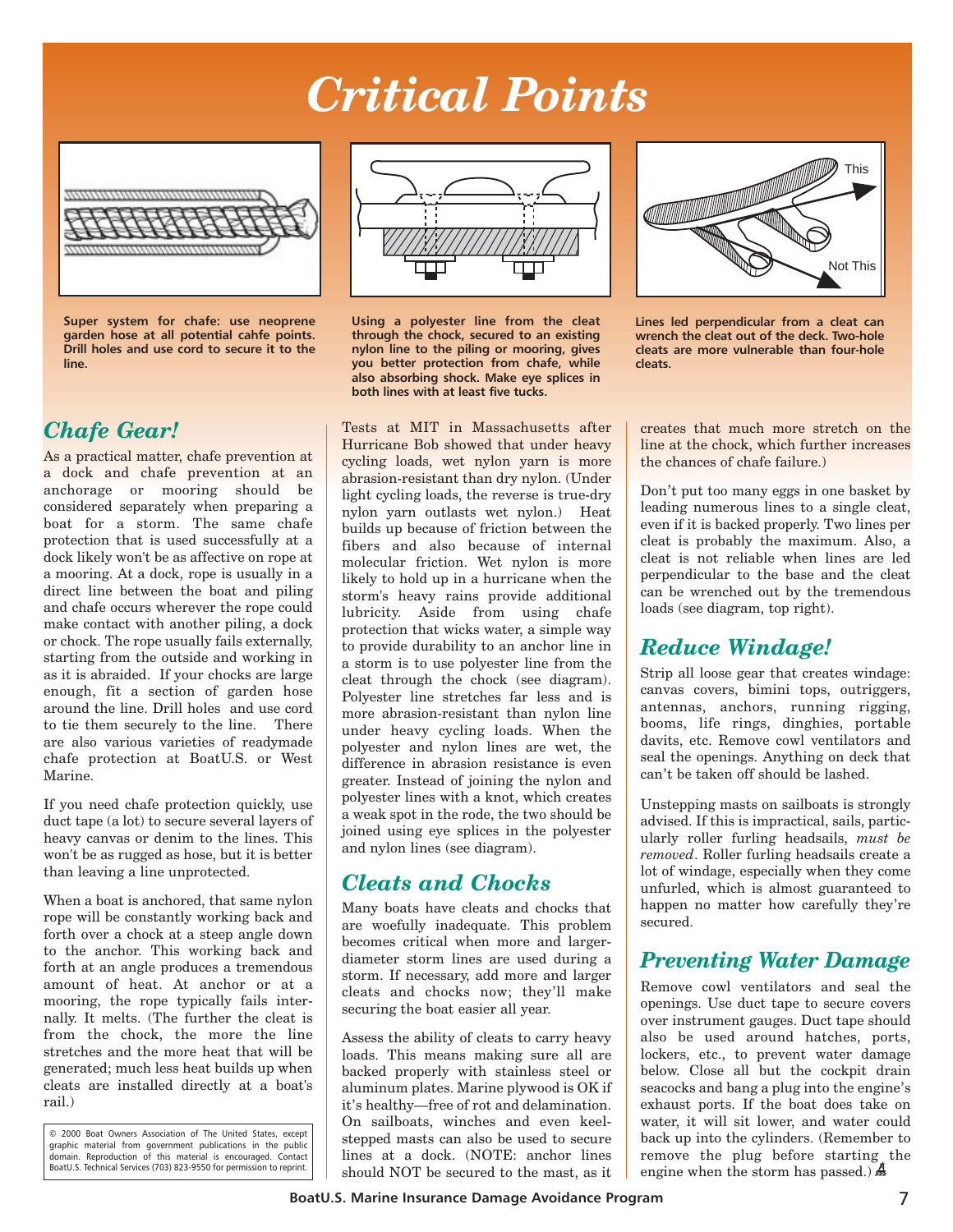![](_page_7_Picture_0.jpeg)

## **Boat Owner's Hurricane Worksheet**

**Planned Location During Hurricane: \_\_\_\_\_\_\_\_\_\_\_\_\_\_\_\_**

**\_\_\_\_\_\_\_\_\_\_\_\_\_\_\_\_\_\_\_\_\_\_\_\_\_\_\_\_\_\_\_\_\_\_\_\_\_\_\_\_\_\_\_\_\_\_\_\_\_\_\_\_\_\_**

Use this worksheet, after reading the material in this guide, to adapt it to your own circumstances. Then be sure to distribute copies to your alternates as well as your marina owner/manager.

| $\alpha$ and $\alpha$ and $\alpha$ and $\alpha$ and $\alpha$ and $\alpha$ and $\alpha$ and $\alpha$ and $\alpha$ and $\alpha$ |                                                                                                                                                                                                                                |
|-------------------------------------------------------------------------------------------------------------------------------|--------------------------------------------------------------------------------------------------------------------------------------------------------------------------------------------------------------------------------|
| Boat's Name: __________________________Length: ______ Model: _____                                                            |                                                                                                                                                                                                                                |
|                                                                                                                               |                                                                                                                                                                                                                                |
|                                                                                                                               | Additional Lines #: ___________________Length: __________Size: __________________                                                                                                                                              |
|                                                                                                                               |                                                                                                                                                                                                                                |
| Phone Day: Night:                                                                                                             | If at a Hurricane Hole:                                                                                                                                                                                                        |
| Alternates/Caretakers (if you are not available):                                                                             |                                                                                                                                                                                                                                |
|                                                                                                                               |                                                                                                                                                                                                                                |
|                                                                                                                               | If Yes, Will They Open Prior to Hurricane?                                                                                                                                                                                     |
|                                                                                                                               | Has Owner of Surrounding Land Been Contacted?                                                                                                                                                                                  |
|                                                                                                                               |                                                                                                                                                                                                                                |
| Has Boat Keys? ______ Access to Hurricane Equipment? _______                                                                  |                                                                                                                                                                                                                                |
|                                                                                                                               |                                                                                                                                                                                                                                |
| Name:                                                                                                                         |                                                                                                                                                                                                                                |
|                                                                                                                               | Additional Lines: #: __________ Length: __________ Size: __________                                                                                                                                                            |
|                                                                                                                               |                                                                                                                                                                                                                                |
|                                                                                                                               | Chafe Gear: __________ Swivel: _______________ Shackle(s): ____________                                                                                                                                                        |
| Has Boat Keys? ______ Access to Hurricane Equipment? ______                                                                   | If at a Mooring/Anchorage:                                                                                                                                                                                                     |
|                                                                                                                               | Has Mooring Been Inspected Within the Last Six Months?                                                                                                                                                                         |
|                                                                                                                               |                                                                                                                                                                                                                                |
| <b>Marina Name/Address:</b>                                                                                                   |                                                                                                                                                                                                                                |
|                                                                                                                               | Mooring Line Should Be Extended _______ to Increase Scope                                                                                                                                                                      |
|                                                                                                                               | Additional Anchors Needed: #: Size: Size:                                                                                                                                                                                      |
| <b>List All Equipment Needed Aboard to Prepare Boat:</b>                                                                      |                                                                                                                                                                                                                                |
| Equipment<br>Current Location<br>1. Extra Lines                                                                               |                                                                                                                                                                                                                                |
| 2. Chafe Protectors                                                                                                           | Additional Chain: #: Length: Size:                                                                                                                                                                                             |
| 3. Fenders                                                                                                                    | Chafe Gear: ____________ Swivel: ____________ Shackle(s): __________                                                                                                                                                           |
| 4. Anchors                                                                                                                    |                                                                                                                                                                                                                                |
| 5. Swivels                                                                                                                    | Diagram of Proposed Hurricane Docking/Mooring Arrangement:                                                                                                                                                                     |
| 6. Shackles                                                                                                                   |                                                                                                                                                                                                                                |
| 7. Duct Tape                                                                                                                  |                                                                                                                                                                                                                                |
| 8. Plugs (Exhaust Ports)                                                                                                      |                                                                                                                                                                                                                                |
|                                                                                                                               |                                                                                                                                                                                                                                |
| 10.                                                                                                                           |                                                                                                                                                                                                                                |
|                                                                                                                               |                                                                                                                                                                                                                                |
| List Equipment To Be Stripped from Boat:                                                                                      |                                                                                                                                                                                                                                |
| Storage Location<br>Equipment<br>1. Electronics                                                                               |                                                                                                                                                                                                                                |
|                                                                                                                               |                                                                                                                                                                                                                                |
| 2. Dinghy<br>3. Outboard/Fuel                                                                                                 | <b>If Stored Ashore:</b>                                                                                                                                                                                                       |
| 4. Sails                                                                                                                      | Windage Reduced by Stripping Sails, Furling Gear, Bimini,                                                                                                                                                                      |
| 5. Bimini                                                                                                                     | Antennas?                                                                                                                                                                                                                      |
| 6. Galley Fuel                                                                                                                | Blocking Adequate for Storm Conditions?                                                                                                                                                                                        |
| the contract of the contract of the contract of the contract of the contract of<br>7. Ship's Papers                           | What Arrangements Have Been Made for Hauling?                                                                                                                                                                                  |
| <u> 1989 - Johann Barbara, margaret eta idazlea (h. 1989).</u><br>8. Personal Effects                                         |                                                                                                                                                                                                                                |
| 9.                                                                                                                            | Contact Name (Marina/Property Owner): [2001] [2002] [2003] [2003] [2003] [2003] [2003] [2003] [2003] [2003] [2004] [2004] [2004] [2004] [2004] [2004] [2004] [2004] [2004] [2004] [2004] [2004] [2004] [2004] [2004] [2004] [2 |
| 10. $\qquad \qquad$                                                                                                           |                                                                                                                                                                                                                                |
|                                                                                                                               |                                                                                                                                                                                                                                |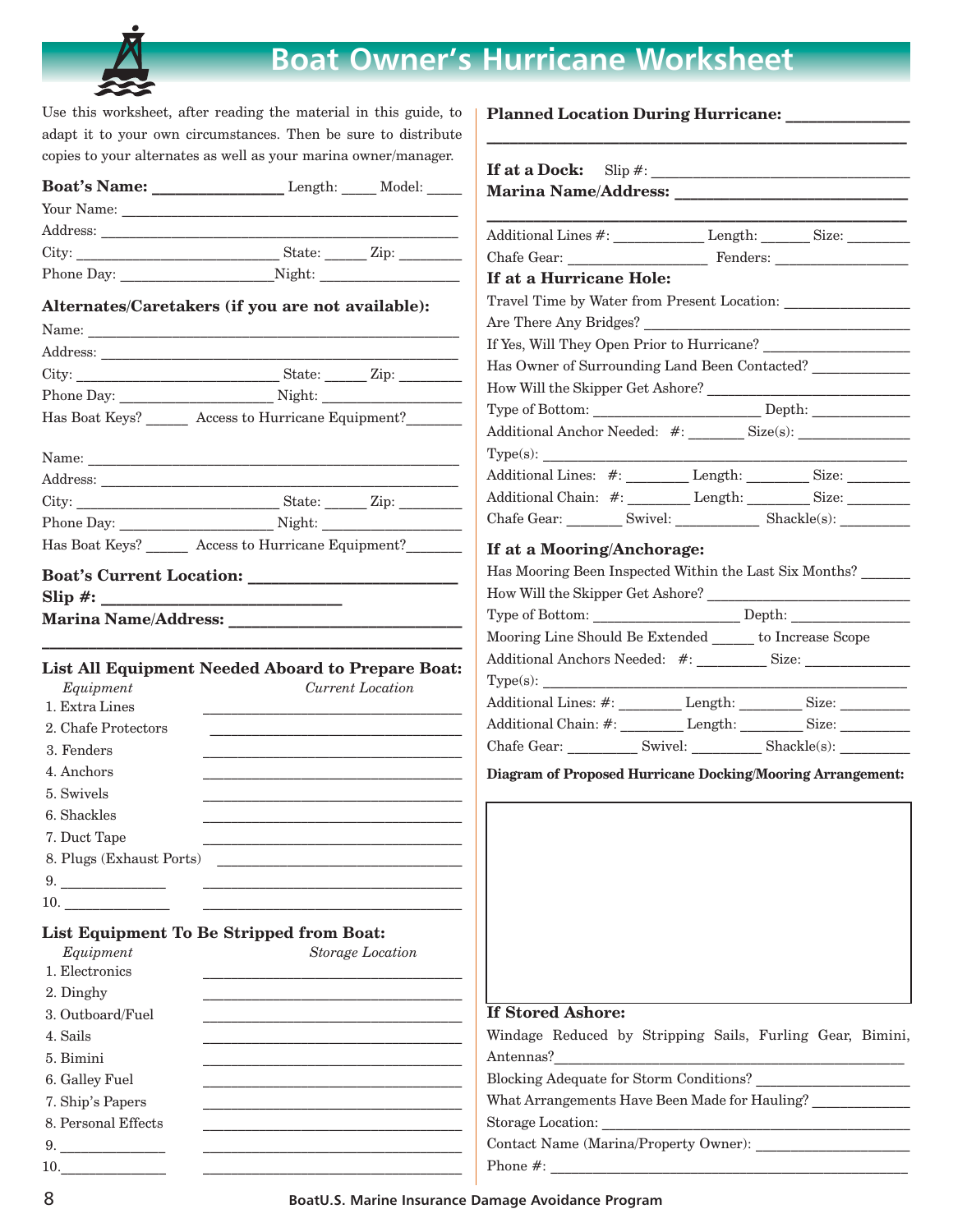# **"Cat Team" Helps BoatU.S. Insureds "Cat Team" Helps BoatU.S. Insureds**

![](_page_8_Picture_1.jpeg)

Hurricane Ivan

**The Experience Gained in Over Two Decades of Resolving Problems after Major Storms, Combined with Constant Planning, Distinguishes the BoatU.S. Catastrophe Team.** *Insured Members Get Back on the Water Sooner*

As soon as a tropical depression forms miles at sea, a BoatU.S. underwriting supervisor begins plotting the storm's progress. Updates are received directly from the National Hurricane Center in Miami, Florida, and the National Weather Service in nearby Sterling, Virginia. As the storm nears the coast, the locations of BoatU.S. insured boats are identified by computer so the owners can be contacted if the storm hits.

Whenever a hurricane strikes and damage is severe, the BoatU.S. Catastrophe Team goes into action. At Headquarters, staff members set in motion a special administrative support system. Underwriters and Policy Service staff start calling in to affected areas to identify marinas and moorings which have sustained damage. Calling insureds also allows them to discuss their own unique problems or emergencies.

The BoatU.S. Travel Department makes arrangements to bring the Cat Team together; the Accounting Department sets up local bank accounts; and other BoatU.S. resources contribute their specialties. Claims personnel contact local resources, and adjusters shift workloads in preparation for handling the added storm losses in addition to normal peak season claims.

Field members of the Cat Team are *en route* to the scene before winds subside. A complete insurance claims processing office is set up. Other specialists—surveyors, adjusters, and estimators—who have trained with the Team arrive from various parts of the country. Within three days of Hurricane Bob's landfall, for example, a full-blown claims operation was established in Massachusetts.

Each storm presents new challenges. After Alicia, roads and marinas were inaccessible for many days. In Charleston, SC, after Hugo, the search for boats washed away by the storm required slogging through pudding-like mud. Boats were stranded in marshes far from roads; others were stacked into awkward piles, some with floating docks still attached. A shortage of facilities meant towing and salvage companies were brought in from as far away as Annapolis and Key West.

Hurricane Bob forced an estimated 6,000 boats onto New England beaches, and helicopters were brought in to remove boats from environmentally sensitive wetlands. After every hurricane, the BoatU.S. Team clears damaged boats from marinas and moves them to repair yards of the owner's choice, or to a safe staging area. To expedite repairs, some are transported out of the hurricane-stricken area.

In 2005 the BoatU.S. Cat Team dealt with the aftermath of four hurricanes in Florida. Restricted access to devastated marinas, damaged bridges and roads, a lack of hotel rooms, and environmental concerns plagued the team. In spite of the significant logistical difficulties, the team handled over 3,900 claims from the four storms and salvaged over 600 boats.

The Cat Team now includes a boat transport and crane specialist, an experienced storage yard manager, and its own radio communication system. When the next inevitable storm strikes, BoatU.S. policyholders will benefit from the Team's accumulated experience.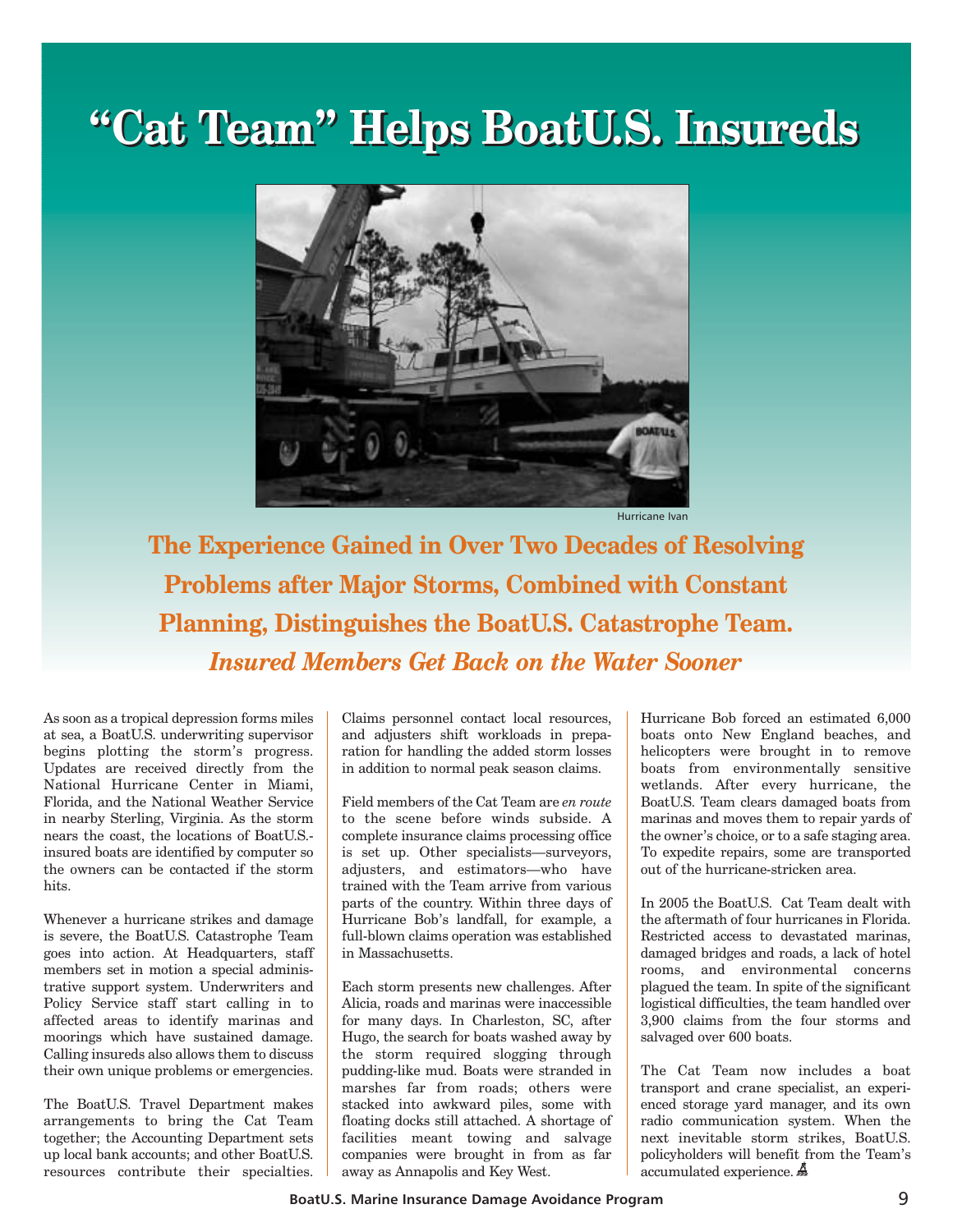# *Learning from Experience:*  **A Guide for Preparing Marinas for Hurricanes**

Philip Hale says he sometimes stands in his boatyard and imagines it under four or five feet of water. Philip looks at all of the yard's valuable equipment and he looks at the boats. What could be done to secure all of those boats?

It's a scene that isn't difficult for Hale to imagine. His marina, Martha's Vineyard Shipyard, has been pounded on at least two occasions, by Hurricane Bob in 1991 and then by the big "No-Name" storm that swept up the coast in early 1992. Other marina owners in areas like Charleston, South Carolina,

and South Florida, who were hit hard by Hugo and Andrew, are plagued by the same sorts of questions. Hurricanes do that to people. What if it happens again?

### **Experience . . . the Teacher that Gives You the Test First and the Lesson Afterward**

One mistake that any responsible marina owner would never make twice is to wait until a hurricane warning is posted to think about hurricane preparations. An extraordinary amount of work has to be done in a short time, perhaps only a few hours, and important decisions have to be made months in advance. Where will boats be stored? If boats are going to be stored ashore, which boats will be pulled first? What arrangements have been made with the owners?

Any hurricane plan ultimately involves people, and one of the first things Hale did after Bob was to put together a list of emergency employees, including many former employees and some local boat owners who are familiar with the boats and boatyard. This emergency staff is organized into teams, each having a specific assignment and leader, who can be called upon to join the regular staff whenever a large storm is approaching.

Most marinas don't have the personnel available to attend to all of the boats, and they depend on boat owners to strip their boats and add extra lines and chafe protection. James Frye, who runs a group of Westrec marinas in South Florida, says that in addition to evaluating their own procedures, one of the biggest parts of their new hurricane plan is getting the name of a local alternate for each boat owner who will take care of hurricane preparations if the owner

![](_page_9_Picture_8.jpeg)

is out of town. There isn't enough time before a storm, Frye says, for marina personnel to take care of all of the boats and still have time left for their homes and families.

Time is critical. At Martha's Vineyard Shipyard, preparations start at the beginning of the boating season by requiring that all boats in the harbor use extra pennants and chafe gear. At other yards, like Burr Brothers in Marion, Massachusetts, a second, extra-heavy pennant is added to boats in the beginning of August, when the hurricane season gets started in earnest. Although boats would still have to be stripped, sails stowed, ports taped, etc., adding extra lines and chafe gear gives marinas and boat owners a valuable head start before a storm.

In the likely event that at least some owners won't be available to prepare their boats, many marinas will haul and/or prepare boats for a fee, but this should be arranged at the start of the season, not in the waning hours before a storm is due ashore. One marina in a particularly exposed Florida location has arranged to have several paid captains available to move boats to a more secure marina further inland. In this case, the agreement was written into the hurricane contract, but extra services usually require a separate agreement.

### **Hauling Boats**

A study by MIT after Hurricane Gloria found that boats stored ashore were far less likely to have been wrecked than boats stored in the water, and for many marinas, hauling boats is the foundation of their hurricane plan. Toby Burr at Burr Brothers has a list of boat owners who have agreed to have their boats hauled by the marina

whenever a hurricane threatens. The decision to haul boats is left to the marina, and Burr says it puts an extra burden on them to decide at what point a storm might pose a threat. The responsibility is more than offset, however, by the additional time it gives them to evacuate boats.

While almost all of the boats hauled by Burr Brothers for Hurricane Gloria escaped with relatively little damage, boats that were stored ashore during Hurricane Bob were not so fortunate. Unlike Gloria, which came ashore at

low tide, Bob came ashore at high tide and many of the boats stored in the yard got knocked off their cradles by the surge. To prevent a recurrence of the damage done by the rising water, Burr Brothers has arranged to receive NOAA charts that predict when and where the surge is likely to be highest. If the surge predicted poses a threat to boats stored ashore, Burr Brothers has a contingency plan to unstep masts so that boats can be moved further inland to higher ground.

Ashley Marina in South Carolina doesn't have the facilities to haul boats, and even if it did, Ed Rhodes at Ashley says the grounds are too close to sea level to offer even minimal protection from tidal surge. Rhodes recommends boat owners take boats to nearby Ross Marina, which has a travel lift and a storage area that is a much safer 15' above sea level. David Browder at Ross acknowledges that many of his regular customers have already made arrangements to have their boats hauled and stored at his yard whenever a storm threatens.

### **A Model Plan: The Houston Yacht Club**

Probably the best known and most comprehensive hurricane plan for a facility was devised by the Houston Yacht Club after Hurricane Alicia wrecked the club's docks and 141 of its members' boats in 1983. The plan, now used as a model for many other marinas and yacht clubs, is anchored by the individual efforts of all its members, each of whom is required to submit a hurricane plan with their harbor rental agreement. Each plan must include details on where the boat will be kept, what equipment is available, and the name of a "boat buddy"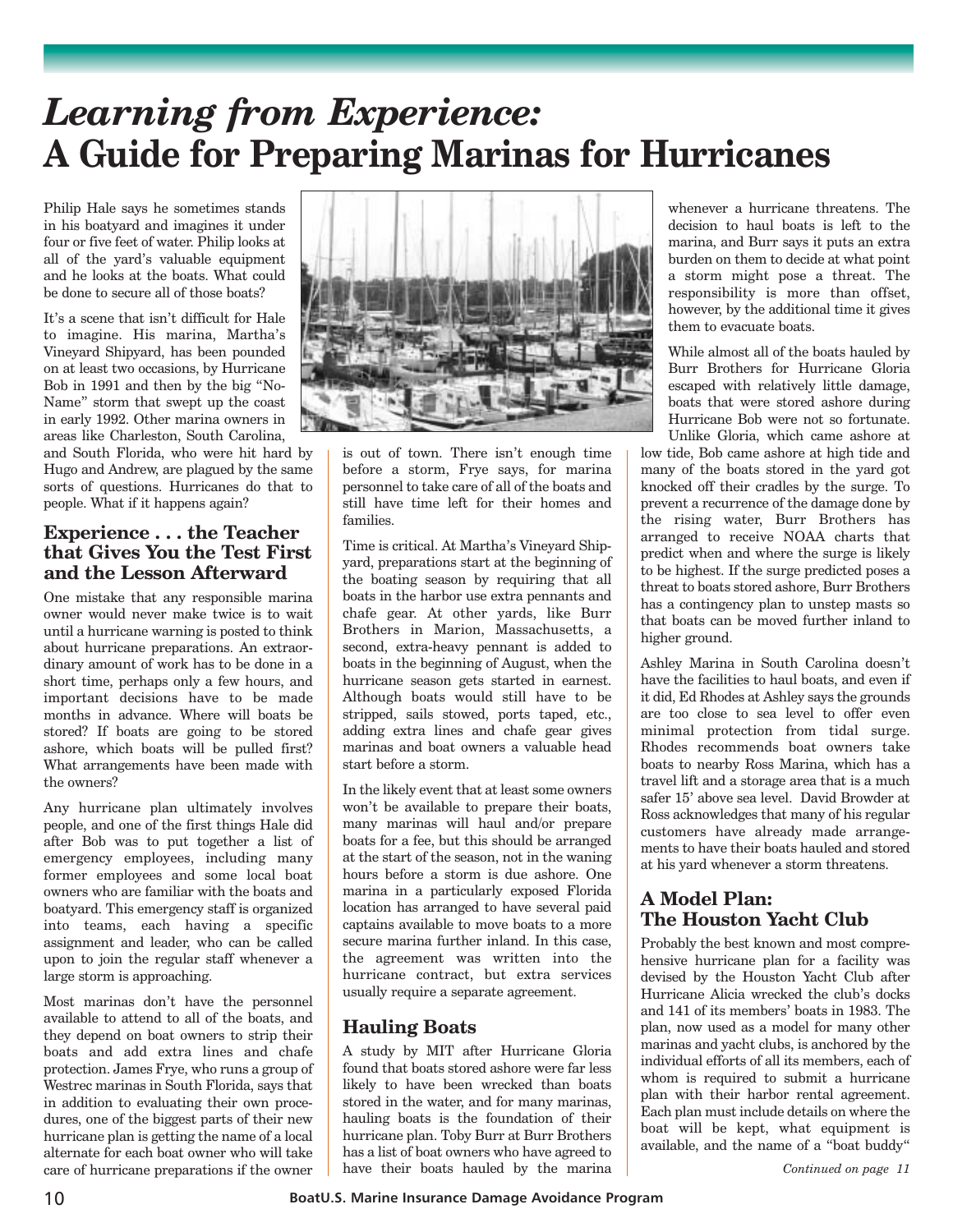# **After the Storm**

## **Some Guidelines to Help Get You Back on the Water Sooner**

**A**fter a storm has passed and authorities are allowing travel, get to your boat quickly. It is a boat owner's responsibility to protect the boat from further damage, and its equipment from theft, regardless of its condition. If there is severe damage at the marina, you will be needed to help arrange moving the boat. An important task is calling your insurance company. They need to know the exact location and condition of the boat, and will assist you in what steps to take. The BoatU.S. Emergency Dispatch phones are manned 24 hours a day, and will be heavily staffed after a storm to assist BoatU.S. insureds.

Don't take chances. A marina can be a hostile environment after a storm. Leave children and sightseers at home. Be cautious of exposed electrical lines, leaking fuel, sewage backups, missing dock boards, and other dangers. And don't mind if you are challenged to show proof of ownership or asked to keep out of damaged areas. Marina management and authorities should restrict access to damaged and undamaged boats.

Some things to take to the boat include duct tape to secure broken rigging or railings and seal cracks or holes; pencil and paper to inventory damage; and lots of cleaning gear and anti-corrosion spray. Removing salt, mud, and moisture should begin as soon as it can be done safely. Take trash bags to remove leaking cans and debris that could

#### **HOUSTON YACHT CLUB,** *from page 10*

who will take care of the boat if the member is sick or out of town. The plan must be approved by the club's Hurricane Committee.

Individual plans must conform to the overall guidelines set by the club. For example, boats in the outer harbor have to be evacuated, and arrangements must be made to move them to hurricane holes and alternative dock sites further inland. During hurricane season, owners of boats in the outer harbor are required to keep fuel tanks topped off and extra mooring gear aboard.

clog bilges and pumps. Don't forget bug spray, boots, and gloves.

If the boat appears undamaged or has only minor scrapes, inspect for chafed lines and broken ports or hatches where rain can enter. Monitor water level in the bilge in the event there is underwater damage. Make sure the galley and main engine fuel systems are undamaged and the bilge pump is working. Report damage to the insurance company.

If the boat is sunk, beached, or otherwise in need of salvage, contact your insurance representative on how to proceed. While you have the right to salvage your boat, contracting with salvors can be tricky business and is best left to insurance professionals. Inexperienced, poorly equipped, or overpriced crews can cause delays and additional damage that may keep you ashore longer than necessary. If the marina wants to act as a contractor, it should have your permission and the agreement of your insurance company before moving or salvaging your boat.

Boat owners insured with BoatU.S. should call the 24-hour Emergency Dispatch Center, 1-800-937-1937, before contracting for salvage or removal work. If communications are impaired, look for BoatU.S. Catastrophe Team field people who will be in the area immediately after

to one of the 14 dock captains, who coordinate the preparation efforts at each of the club's docks. There are other captains and teams to haul and secure boats in the club's one-design fleets and strip them of masts and sails. Each captain has a backup.

In addition to the dock and fleet captains, there are also crew chiefs who are responsible for the crane operations, harbor operations, and securing the clubhouse and grounds. The crew chief for the grounds, for example, is responsible for seeing that volunteers board windows, store outdoor furniture, shut off electricity, store emergency water, and provide sources of electricity.

![](_page_10_Picture_14.jpeg)

Hurricane Hugo

a major hurricane.

Whoever raises a sunken boat should begin cleaning the boat and "pickling" and preserving the engine and machinery immediately. Flush everything with fresh water, remove cushions and clothing to dry, and dry out the interior. Your yacht policy should cover the reasonable cost of any steps you take to reduce further damage.

Your policy should also reimburse any costs incurred for security you may hire if the boat is exposed. After past storms, boats thrown onto beaches or parking lots fell victim to looters. In one sad case, a classic yawl cast onto a New England beach by a storm was dismembered by souvenir hunters with chain saws. After Hugo, boats stranded in marshes were stripped clean before salvors could reach them. After Andrew, someone painted a claim on a large yacht, mistakenly thinking that an "abandoned" boat was up for grabs. Police will be occupied with higher priorities and it is up to you to protect your damaged boat and its equipment.  $\AA$ 

hurricane operations group at the clubhouse, and the entire effort is coordinated by the club's Commodore and Vice Commodore. Preparations are implemented in carefully planned phases, beginning 72 hours before the hurricane's ETA.

Perhaps the most notable accomplishment of the Houston Yacht Club is that their plan wasn't written and then left on a shelf to gather dust. Although it has been over a decade since the club was devastated by Alicia, the plan continues to be examined and revised. Members must still submit individual plans whenever they bring a boat into the facility. And every year at the start of hurricane season, the entire membership gathers together to rehearse the plan.

In the event of a storm, boat owners report

The captains and chiefs report to the